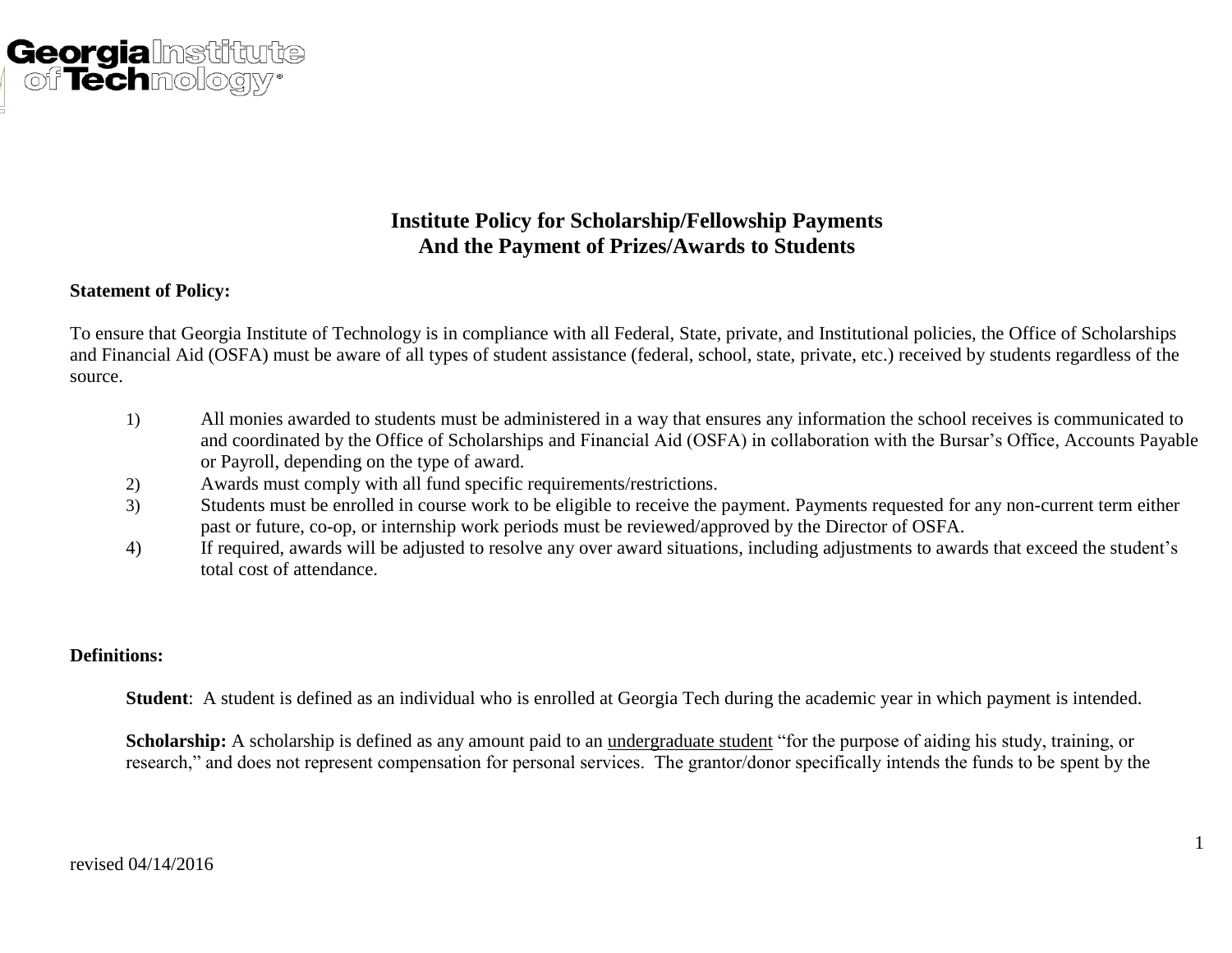# **Georgia**lnstif of Technology®

grantee to defray the expenses of the student's studies. Funds received by the Institute for this purpose will be recorded in projects beginning with 997 in the Institute's Financial System.

**Fellowship**: A fellowship is defined as any amount paid to a graduate student "for the purpose of aiding his study, training, or research," and does not represent compensation for personal services. The grantor/donor specifically intends the funds to be spent by the grantee to defray the expenses of the student's studies.

Funds received by the Institute for this purpose will be recorded in projects beginning with 998 in the Institute's Financial System.

**Stipend**: A stipend is defined as a fellowship/scholarship payment that is either a one time or multiple disbursements during a term; requires the recipient to perform tasks or submit required deliverables to be eligible for payment; **or** is specified by the Donor as a stipend. These payments will be disbursed from the corresponding project beginning with 998 (fellowship) and account 782000 and 997 (scholarship) and account 781000.

**Tuition & Fees:** Tuition and Fees is defined as a fellowship payment made to the student by funds specifically earmarked to pay towards a student's cost of tuition and Institute mandated fees, either in full or the differential amount along with a waiver in which the total of the award does not exceed the student's cost of tuition and Institute mandated fees. These payments will be disbursed from the corresponding project beginning with 998 and account 782200.

**Allowance:** An allowance is defined as a fellowship payment made typically as a reimbursement for costs the student incurs that are not qualified as tuition and fees or as a stipend payment. This includes health insurance, lab equipment, computers, etc. These payments will be disbursed from the corresponding project beginning with 998 and account 782100.

**Prize/Award:** A prize/award is defined as a payment made to a student in the nature of an award or recognition for some sort of special achievement, special skill, special knowledge, or special renown in a certain area, or can represent an award won in a contest, for example, the best poster. When paying an award, the grantor/donor does not specifically intend that the grantee spend the award amount "for purpose of aiding his study, training, or research". Funding should come from sources that permit the award payment, such as Georgia Tech Foundation and Georgia Tech Research Corporation, etc. NO STATE FUNDS ARE ALLOWED TO PAY PRIZES AND AWARDS. These funds will be disbursed from the appropriate project and account 751120 (disbursal is not allowed through projects beginning with 997/998 unless payments meet exception outlined below). Awards made to students are considered income and will incur the appropriate tax treatment.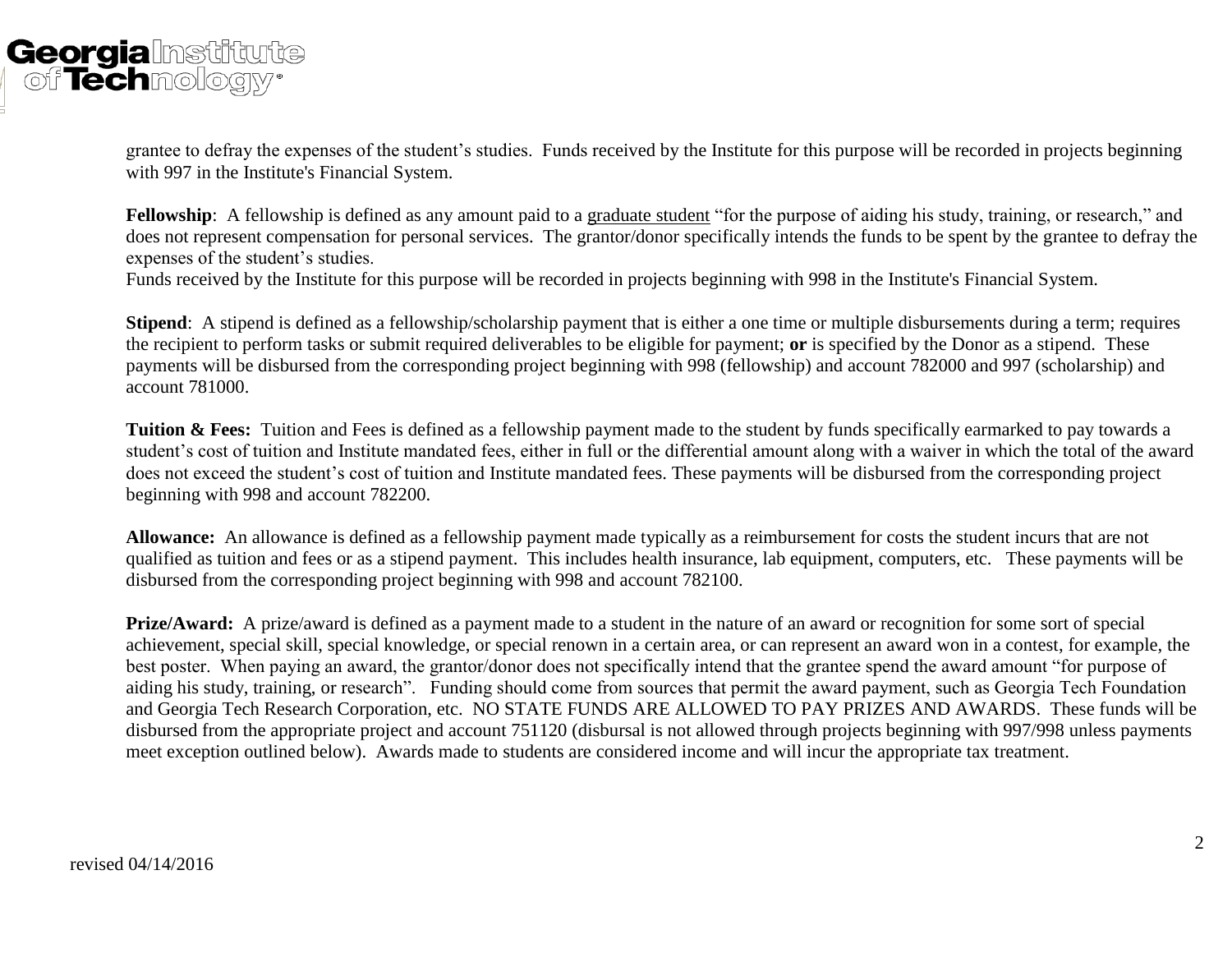

*Exception: Please note that awards can also be included in the category of scholarship/fellowship if the grantor/donor specifically intends for payment to offset or defray the expenses of the student's studies.* 

**Cost of Attendance (COA):** COA is defined as the sum of educationally related expenses for each term. COA is determined annually by the Office of Scholarships & Financial Aid based upon components defined by the US Department of Education and applied to all funds administered by and/or through OSFA.

#### **Student Payment Request Procedure:**

Requests for payments to students will be reviewed by the Office of Scholarships and Financial Aid and paid as follows:

**Scholarships/Fellowships (payments being requested from funds classified in projects beginning with 997/998 in the Institute Financial System)** will be awarded and disbursed by the Office of Scholarships and Financial Aid utilizing the Banner Student Information System. These payments will be applied to the student's account. All awards will be reviewed to determine if any adjustments must be made to previously awarded financial aid. The federally funded loan programs are the most common program requiring adjustments. Please complete the following [Scholarships/Fellowships Payment form](http://www.bursar.gatech.edu/Excel/Fellowship-Scholarship_Payments.xls) to initiate a request.

**Prize/Awards (payments being requested from funds NOT classified in projects beginning with 997/998 in the Institute Financial System)** are considered income and the procedures below will be followed:

The departments should determine if the awards and prizes to students are directly related to their employment. Student award and prize payment request should be sent directly to Accounts Payable if the award or prize is not work related. If it is work related a request should be sent to OHR-Payroll. Please refer to the Flow Chart at the end of the document and complete the appropriate form to make a payment request.

- Non work-related awards and prizes to students: click [http://www.procurement.gatech.edu/sites/default/documents/StudPayReqForm.xlsm,](http://www.procurement.gatech.edu/sites/default/documents/StudPayReqForm.xlsm) complete/sign the form and send it to AP.
- Work-related awards and prizes to students: Click [http://ohr.gatech.edu/sites/default/files/images/awardsandprizes.pdf, complete/](http://ohr.gatech.edu/sites/default/files/images/awardsandprizes.pdf,%20complete)sign the form and send it to OHR-Payroll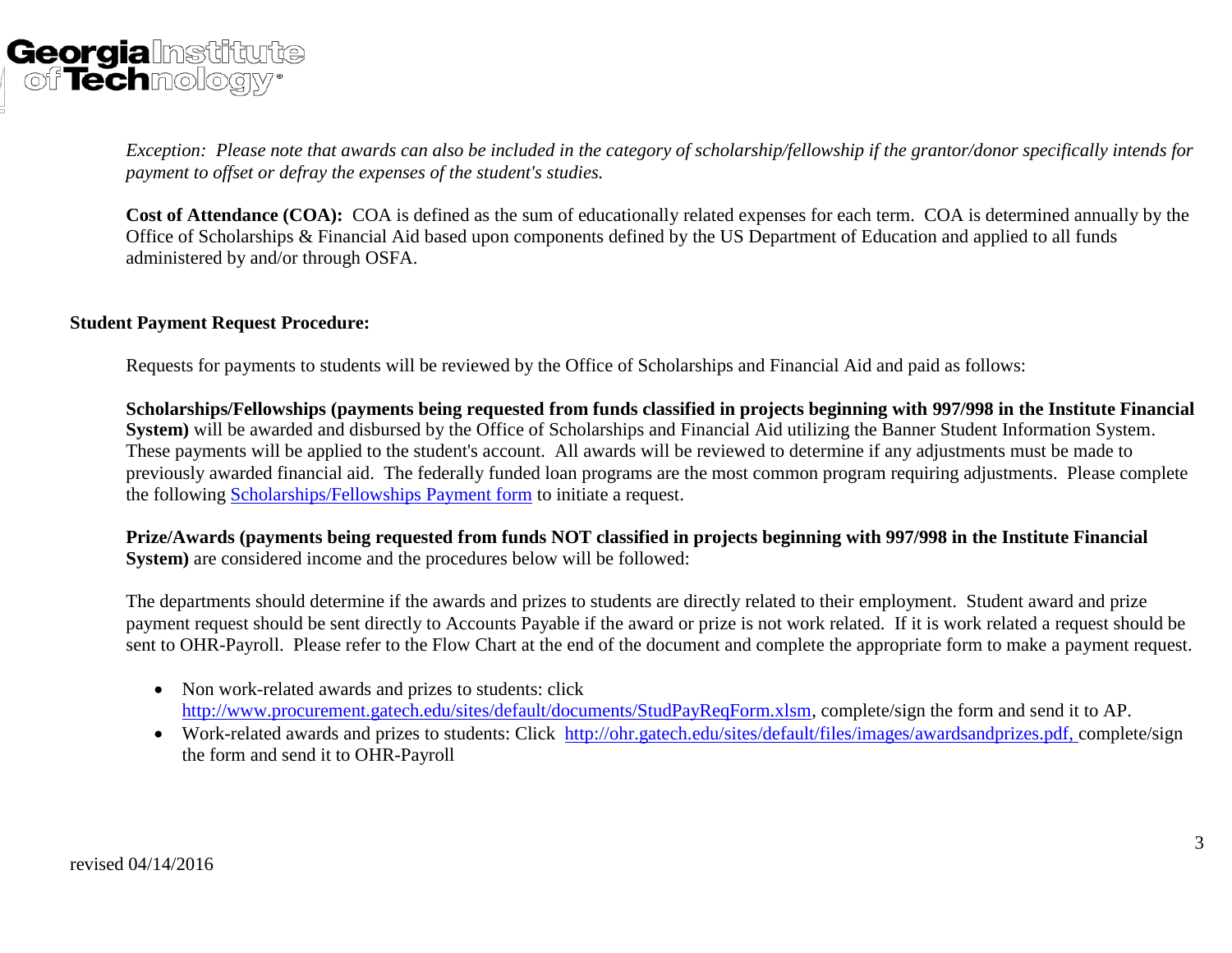

### **Tax implications related to student payments.**

#### **U.S. Citizens or Resident Alien Student Payments**

(Any tax responsibility under the IRS regulations belongs to the student.)

- A student who receives a scholarship/fellowship payment for which they are not required to perform services may exempt the portion of the award that is used for qualified tuition and related expenses. Any portion of the award used for other expenses, such as room and board or travel, is considered part of the student's gross income and must be reported on their individual tax return.
- Payments received by a student for prizes and awards are considered income. Departments should determine if the awards and prizes to students are directly related to their employment. Award and prize forms should be submitted to Accounts Payable Office (AP) if the awards and prizes are not work related. If it is work related a request should be sent to OHR-Payroll. Payment to a student for work-related award and prize will be subject to federal and state income tax withholdings. If payment is made to a non-employee or an employee for a non-work related award/prize, then the recipient may receive a 1099 form if the annual payments meet or exceed certain limits.

For more information on tax obligations related to scholarship/fellowship/prize/award payments made to U.S. Citizens and Resident Aliens can be found below.

<http://www.irs.gov/publications/p970/ch01.html>

#### **Non U.S. Citizens Student Payments**

- Scholarship/Fellowship payments in excess of qualified charges that do not represent compensation for services made to Nonresident alien students may be reportable by the Institute to both the IRS and the student on IRS Form 1042S. The portion of the fellowship/scholarship used for qualified tuition and related expenses is exempt from U.S. tax. The remaining portion of the payment is subject to tax and is considered part of the student's gross income and must be reported on their individual tax return. The Institute will withhold tax on this taxable portion unless the award is exempt under a tax treaty between the U.S. and the student's home country. The student must supply the Institute with IRS Form **W-8BEN** in order to claim the benefit of a tax treaty.
- Payments received by a student for prizes and awards are considered income. If payment is made to an employee then payment will be subject to federal and state income tax withholdings. If payment is made to a non employee or a student employee for non work related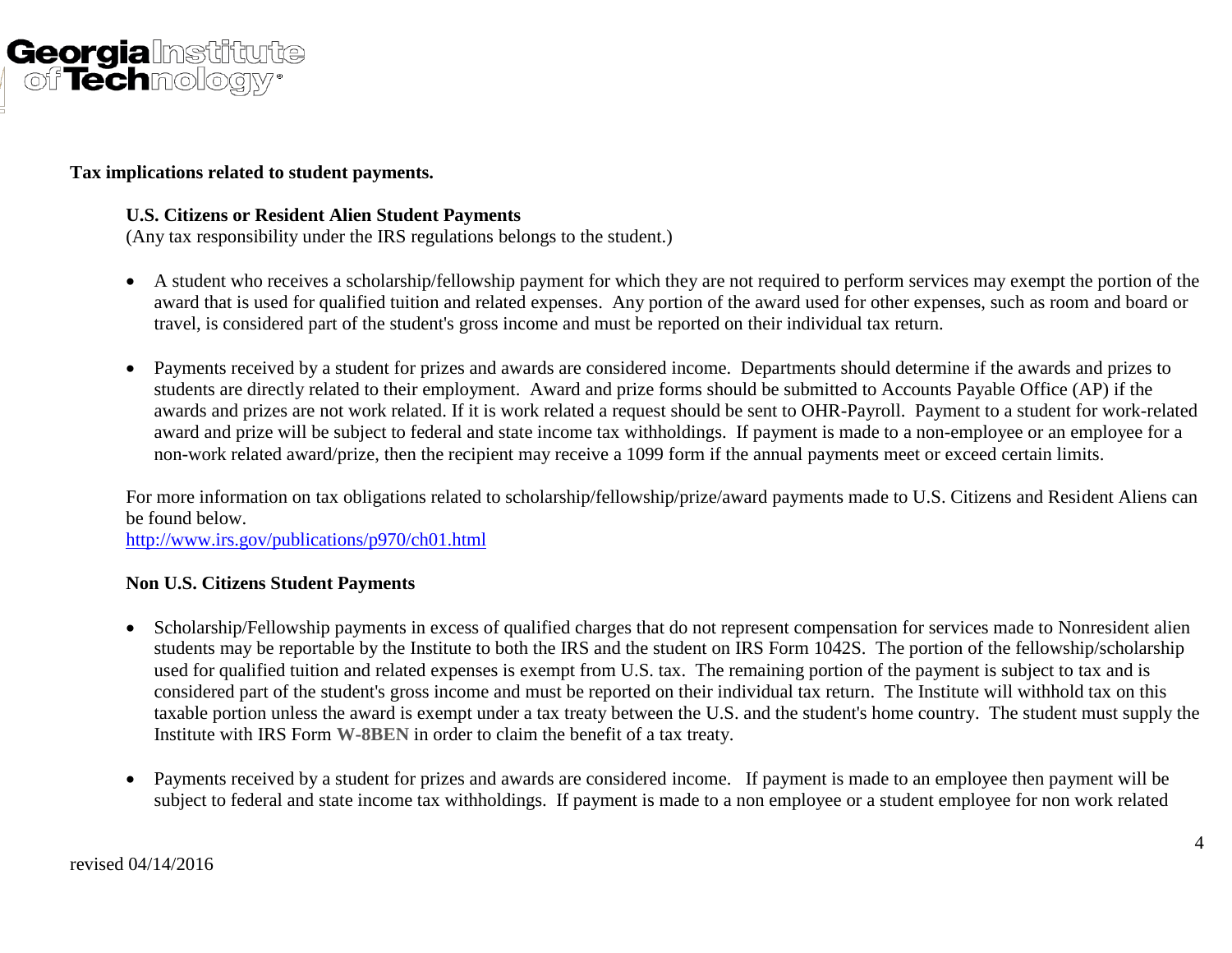

award/prize, then the recipient may receive a 1042S form if the annual payments meet/exceed certain limits and the Institute will withhold tax on the taxable portion of this payment.

More information on tax obligations related to scholarship/fellowship/prize/award payments made to Non resident alien students can be found at the link below. <https://www.irs.gov/Individuals/International-Taxpayers/References-for-Foreign-Students-and-Scholars>